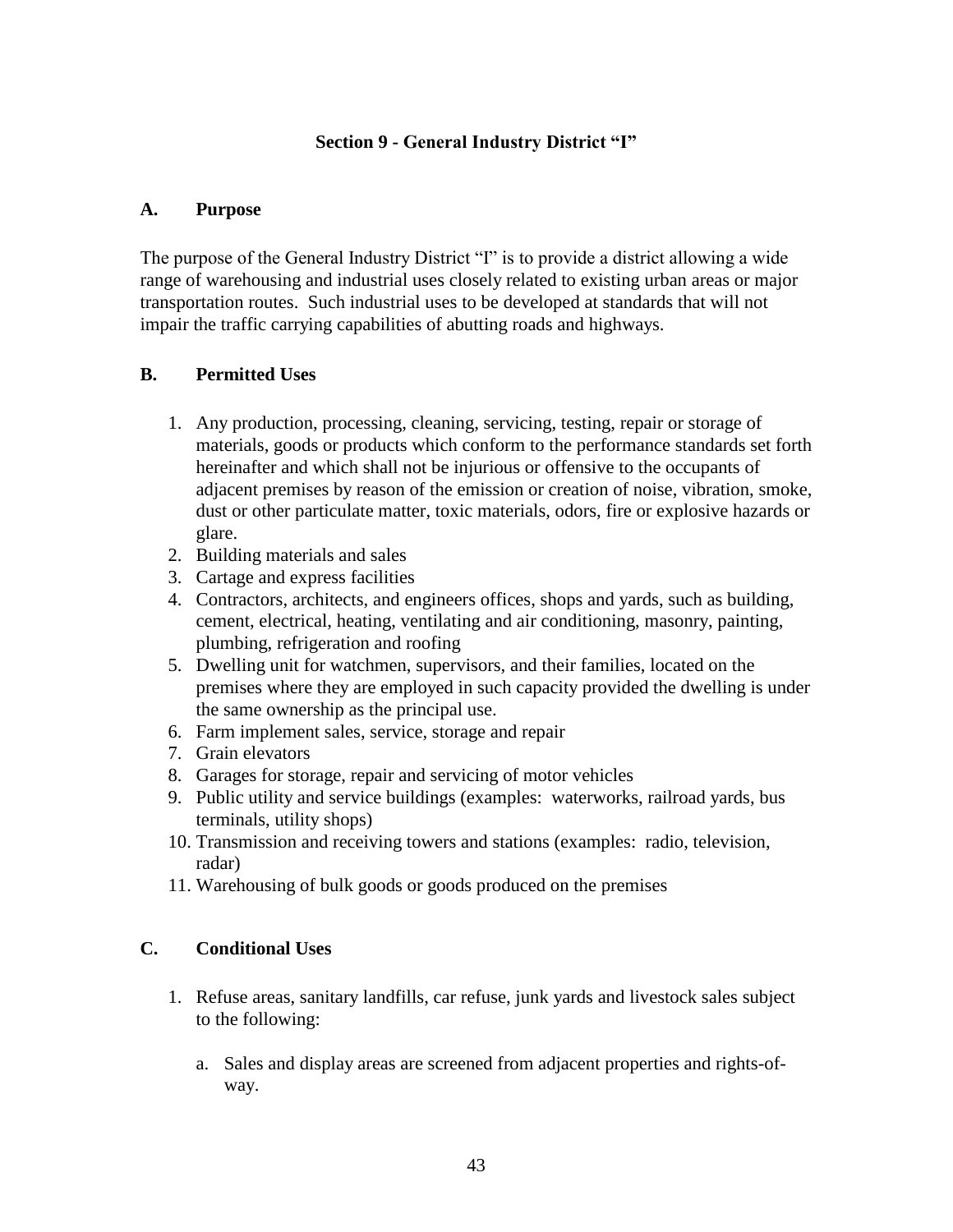- b. The drainage patterns and general system shall be approved by the County Engineer.
- c. The lighting shall be accomplished in such a way as to have no direct source of light visible from public rights-of-way.
- d. Provisions are made to reduce or control noise.
- e. Vehicular access points shall create a minimum of conflict with through traffic movement and shall be subject to the approval of the County Engineer.
- f. All landfills shall meet the County Landfill Regulations.
- 2. Fuel, fertilizer (containerized or bulk) processing and storage subject to the following:
	- a. The storage area is protected against spillage onto adjoining property through the provision of earthen berms or other acceptable means.
	- b. Lighting is hooded or so directed that the light source is not visible from adjoining property or public rights-of-way.
	- c. The storage area is grassed or surfaced to control dust.
	- d. Adequate parking and loading space is developed to accommodate the specific use needs.
- 3. Extraction, processing or storage of sand, gravel, stone or other raw materials provided that all provisions of Section 12, Subdivision D are considered and complied with.
- 4. Industrial Planned Unit Developments
- 5. Telecommunication Facilities

### *D. Permitted Accessory Uses*

- 1. Offices, retail and service buildings accessory to the principal use
- 2. Open, outdoor sales, service and storage
- 3. Accessory uses customarily incidental to the permitted uses in this District

### *E. Lot Size Requirements, Yard, Height, and Coverage Regulations*

- 1. Every lot or tract shall have a width of not less than one hundred (100) feet abutting a public right-of-way.
- 2. The minimum lot area shall be the area necessary to meet the stipulated yard setbacks, parking, loading, buffering, sewage or other space requirements set forth in this Ordinance. Not more than sixty percent (60%) of the lot shall be occupied by buildings.